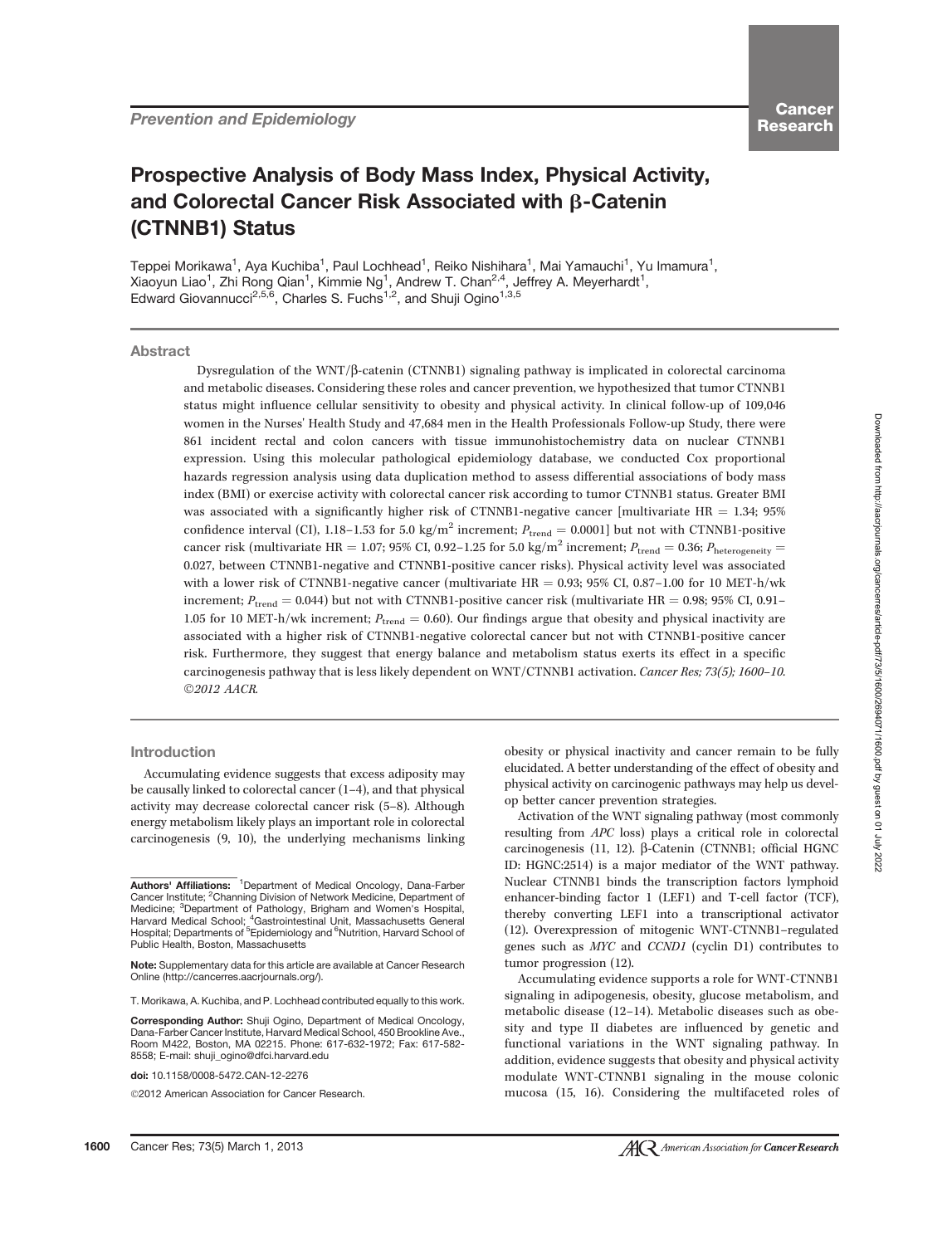CTNNB1 in carcinogenesis and energy metabolism, we hypothesized that the association of obesity and physical activity with colorectal cancer risk might differ by tumor subtypes according to CTNNB1 status. To test this hypothesis, we used 2 U.S. nationwide prospective cohort studies with available CTNNB1 expression data in incident colorectal cancers. Our findings suggest a role for energy metabolism in a specific molecular carcinogenic pathway that is less dependent on WNT/CTNNB1 activation.

# Materials and Methods

## Study population

We used a database of 2 prospective cohort studies, the Health Professionals Follow-up Study (HPFS) and the Nurses' Health Study (NHS; refs. 17, 18). We used data from questionnaires, which were sent to participants every 2 years to update information on weight, physical activity, diet, smoking status, and other lifestyle factors, and to identify newly diagnosed cancers in participants and their first-degree relatives. Follow-up rates of the cohorts were more than 90%. In the present study, exclusion criteria were as follows: a personal history of inflammatory bowel disease or cancer (except nonmelanoma skin cancer) before 1986 and incomplete data on weight or height. A total of 47,684 men and 109,046 women were eligible for the analysis.

Informed consent was obtained from all participants in this study. This study was approved by the Human Subjects Committees at Harvard School of Public Health (Boston, MA) and Brigham and Women's Hospital (Boston, MA).

# Weight and height information

Weight information (weight measured in pounds at a given time point) was first collected in 1986 for men and in 1976 for women, and updated every 2 years. A validation study has shown that, in these cohorts, self-reported weight is highly accurate as compared with standardized measurements (19). In the validation study (19), trained technicians visited the substudy participants, approximately every 6 months, to measure their weight. The Pearson correlation coefficient between the self-reported weight and the mean of the technicians' 2 measurements was 0.97 (19).

To assess the influence of body mass index (BMI) on subsequent cancer incidence, we used height reported in 1986 for men and in 1976 for women, and the cumulative mean weight, which was the mean of all available weight data up to the start of each 2-year follow-up period (20). We evaluated the association between the cumulative mean BMI and the risk of colorectal cancer in the next 2-year follow-up period.

## Assessment of physical activity

Leisure-time physical activity was assessed every 2 years in both cohorts, as previously described, and validated against subject diaries (21). Subjects reported the amount of time (ranging from 0 to 11 or more h/wk) spent engaged in walking (at usual pace), jogging, running, bicycling, swimming laps, racket sports, other aerobic exercises, low intensity exercise (yoga, toning, stretching, etc.), and other vigorous activities. Each activity on the questionnaire was assigned a metabolic equivalent task (MET) score (22). One MET is equivalent to energy expenditure at rest. MET scores for specific activities represent the activity-related metabolic rate divided by the resting metabolic rate. In the present study, values for individual activities were summed to give a total MET-h/wk score.

To assess the influence of physical activity on subsequent cancer incidence, we used the cumulative mean MET-h/wk score, which was the mean of all available physical activity data up to the start of each 2-year follow-up period.

## Ascertainment and pathologic examination of colorectal cancers

We requested consent to review medical records and pathology reports for participants who reported colorectal cancer on their biennial questionnaire (18). The National Death Index was used to identify unreported cases of lethal cancer. Study investigators reviewed these medical records and extracted information on pathologic stage and anatomic location of the cancers (23). We included both colon and rectal cancers because of continuum of features of colorectal cancers from rectum to ascending colon (23, 24). We collected available paraffin-embedded tissue blocks from hospitals throughout the United States, where participants had undergone tumor resection (17). Tissue sections from colorectal cancer cases (i.e., all incident colorectal cancer events in the current study) were reviewed and confirmed by a pathologist (S. Ogino; ref. 23).

## Immunohistochemistry for CTNNB1

Tissue microarrays were constructed (25), and immunohistochemistry for CTNNB1 ( $\beta$ -catenin; HGNC ID, 2514) expression in colorectal cancer was conducted, as previously described (17, 26). A pathologist (T. Morikawa), blinded to other study data, interpreted CTNNB1 expression in all cases. CTNNB1 expression status was categorized as negative (if there was weak or no nuclear expression), or positive (if there was moderate or strong nuclear expression). Our method for validation of the cutoff has been described previously (17). For the agreement study, a random selection of 292 cancers was evaluated by a second pathologist (S. Ogino), blinded to all other data. The concordance between the 2 observers was 0.90  $(k = 0.80; P < 0.0001)$ , indicating substantial agreement.

During follow-up, 2,263 incident colorectal cancers (842 in men and 1,421 in women) were identified between 1986 and 2004. On the basis of tissue sample availability, we used CTNNB1 expression data from 861 incident colorectal cancers (368 in men and 493 in women). The baseline characteristics of participants with CTNNB1 expression data were generally similar to those of participants lacking CTNNB1 expression data: BMI  $(kg/m^2)$ , 25.4 versus 25.4; mean age (years), 57.4 versus 57.2; past or current smoking, 60% versus 58%; physical activity (MET-h/wk), 17.0 versus 15.0; postmenopausal women (in NHS), 78% versus 79%; family history of colorectal cancer in any first-degree relative, 13% versus 11%; history of sigmoidoscopy or colonoscopy, 18% versus 17%; current multivitamin use, 37% versus 35%; regular aspirin use, 29% versus 26%; mean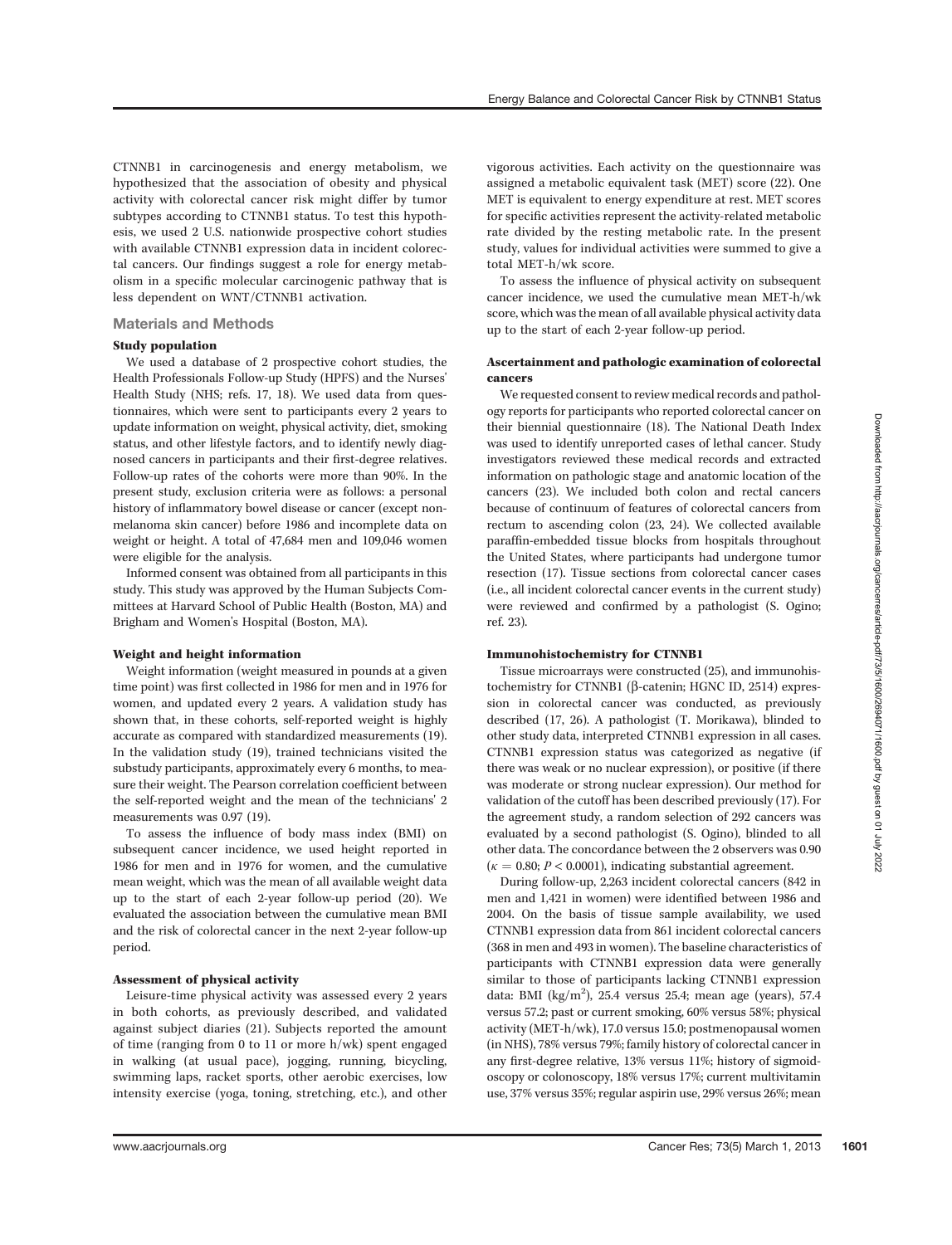caloric intake (kcal/d), 1,821 versus 1,812; mean alcohol intake  $(g/d)$ , 10.4 versus 9.6; mean folate intake  $(\mu g/d)$ , 407 versus 415; mean vitamin D intake (IU/d), 346 versus 360; mean calcium intake (mg/d), 863 versus 869; mean red meat intake (servings/ d), 1.2 versus 1.2;  $P > 0.05$  for all comparisons.

## Statistical analysis

Follow-up time for an incident event was calculated as the time from the date of return of the 1986 questionnaire to the date of first colorectal cancer diagnosis, date of censoring due to death from other causes, or June 2004, whichever came first. For colorectal cancer cases where we could not assess CTNNB1 expression, observations were censored at the time of diagnosis.

For potential confounding variables, age-standardized mean values and proportions were computed for each BMI category at baseline in the both cohorts. For dietary intake in the NHS, cumulative mean values from 1980 to 1986 were used as the baseline data. Cox proportional hazards model was used to estimate the HR and 95% confidence interval (CI), adjusted for potential confounders including physical activity (MET-h/wk in quintiles), energy-adjusted folate, vitamin D and calcium intakes (in quintiles), total caloric intake (continuous), red meat intake (in quintiles), current smoking status (current, past, and never), pack-year of smoking before 30 years of age (0,  $1-4, 5-10, 11,$  or more), alcohol intake  $(0, 0.1-4.9, 5-14.9, \geq 15 \text{ g/m}^2)$ d), current multivitamin use (yes or no), regular aspirin use (yes or no), previous sigmoidoscopy or colonoscopy (never or ever), family history of colorectal cancer in any first-degree relative (yes or no), and menopausal status/postmenopausal hormone therapy (HT) use (for women only; premenopausal, postmenopausal/HT never use, postmenopausal/HT past use, postmenopausal/HT current use). We chose these covariates based on our previous data, which have shown these factors to be associated with colorectal cancer risk (27). The analysis was stratified by 1-year age because age is a strong predictor of colorectal cancer incidence. Proportionality of hazards assumptions was assessed by a time-varying covariate (an interaction term of survival time and BMI,  $P = 0.072$  for CTNNB1-positive cancer event,  $P = 0.47$  for CTNNB1-negative cancer event; an interaction term of survival time and physical activity,  $P = 0.72$  for CTNNB1-positive cancer event,  $P = 0.043$ for CTNNB1-negative cancer event).

To compare the influences of BMI and physical activity on CTNNB1-positive colorectal cancer risk versus CTNNB1-negative colorectal cancer risk, we used a data duplication method in Cox proportional hazards model (25). This method provides separate regression coefficients by CTNNB1 status. We assessed the difference between the HR estimates according to tumor CTNNB1 status by a likelihood ratio test. This compared a model that allowed for separate associations (of BMI and physical activity with cancer risk) by CTNNB1 status, with a model that assumed a common association. To obtain a  $P_{\text{trend}}$  or  $P_{\text{heterogeneity}}$ , we used the median BMI value of each BMI category or median MET-h/wk score of each physical activity category as one numeric variable. To obtain a  $P_{\text{trend}}$  or Pheterogeneity in the combined analysis of BMI and physical activity, each of the 4 categories (i.e., low BMI/high physical activity, low BMI/low physical activity, high BMI/high physical activity, or high BMI/low physical activity) was coded as 0, 1, 1, or 2, respectively. We conducted the  $O$  test to assess heterogeneity in the trend effects of BMI and physical activity on the risk of each cancer subtype (CTNNB1-positive or -negative) between the 2 cohorts. We used SAS software (version 9.2, SAS Institute) for all analyses. All P values were two-sided.

# **Results**

#### Characteristics of colorectal cancer patient cohorts

Tables 1 and 2 show the age-standardized characteristics of the study population according to baseline BMI in men (HPFS) and women (NHS), respectively. BMI was inversely associated with physical activity level and current multivitamin use and positively associated with regular aspirin use in both cohorts. We categorized BMI according to the World Health Organization (WHO) classification system (<18.5, 18.5–22.9, 23.0–24.9,  $25.0 - 27.4$ ,  $27.5 - 29.9$ ,  $\geq$  30 kg/m<sup>2</sup>).

After follow-up (a total of 2,631,423 person-years) of 47,684 men and 109,046 women, there were 861 incident colorectal cancers with available tumor CTNNB1 expression data; 467 tumors (54%) were nuclear CTNNB1-negative and 394 tumors (46%) were nuclear CTNNB1-positive. Nuclear CTNNB1-positivity was observed in 183 of 368 tumors (50%) in men and 209 of 493 tumors (42%) in women. Nuclear CTNNB1-positivity was found in 129 of 399 tumors (32%) in the proximal colon, 148 of 266 tumors (56%) in the distal colon, and 177 of 196 tumors (60%) in the rectum. Nuclear CTNNB1 positivity was not observed in adjacent normal mucosal specimens. The associations between the baseline characteristics and tumor CTNNB1 status are shown in Supplementary Table S1.

# BMI and the risk of incident colorectal cancer according to tumor CTNNB1 status

Table 3 shows the association between the cumulative mean BMI and the risk of developing colorectal cancer according to CTNNB1 status in men and women. In men, higher BMI was associated with a significantly higher risk of CTNNB1-negative colorectal cancer (multivariate  $HR = 1.41$ ; 95% CI, 1.08-1.82 for a 5.0 kg/m<sup>2</sup> increment;  $P_{\text{trend}} = 0.01$ ). Compared with men having BMI of  $18.5-22.9$  kg/m<sup>2</sup>, multivariate HR for BMI of 27.5–29.9 kg/m<sup>2</sup>, or BMI of  $\geq$ 30 kg/m<sup>2</sup>, was 1.88 (95% CI, 1.08– 3.26) and 2.00 (95% CI, 1.07–3.73), respectively. In contrast, increasing BMI was not associated with CTNNB1-positive colorectal cancer risk (multivariate  $HR = 0.94$ ; 95% CI, 0.71– 1.24 for a 5.0 kg/m<sup>2</sup> increment;  $P_{\text{trend}} = 0.64; P_{\text{heterogeneity}} =$ 0.033, between CTNNB1-negative and CTNNB1-positive cancer risks).

Similarly, in women, higher BMI was associated with a significantly higher risk of CTNNB1-negative colorectal cancer (multivariate HR = 1.29; 95% CI, 1.11–1.50 for a 5.0 kg/m<sup>2</sup> increment;  $P_{\text{trend}} = 0.0009$ ; Table 3). In contrast, increasing BMI was not associated with increased risk of CTNNB1-positive tumors (multivariate  $HR = 1.12$ ; 95% CI, 0.93-1.34 for a 5.0 kg/m<sup>2</sup> increment;  $P_{\text{trend}} = 0.23$ ;  $P_{\text{heterogeneity}} = 0.22$ , between CTNNB1-negative and CTNNB1-positive cancer risks).

There was no significant heterogeneity in the association of BMI with the risk of each cancer subtype (CTNNB1-positive or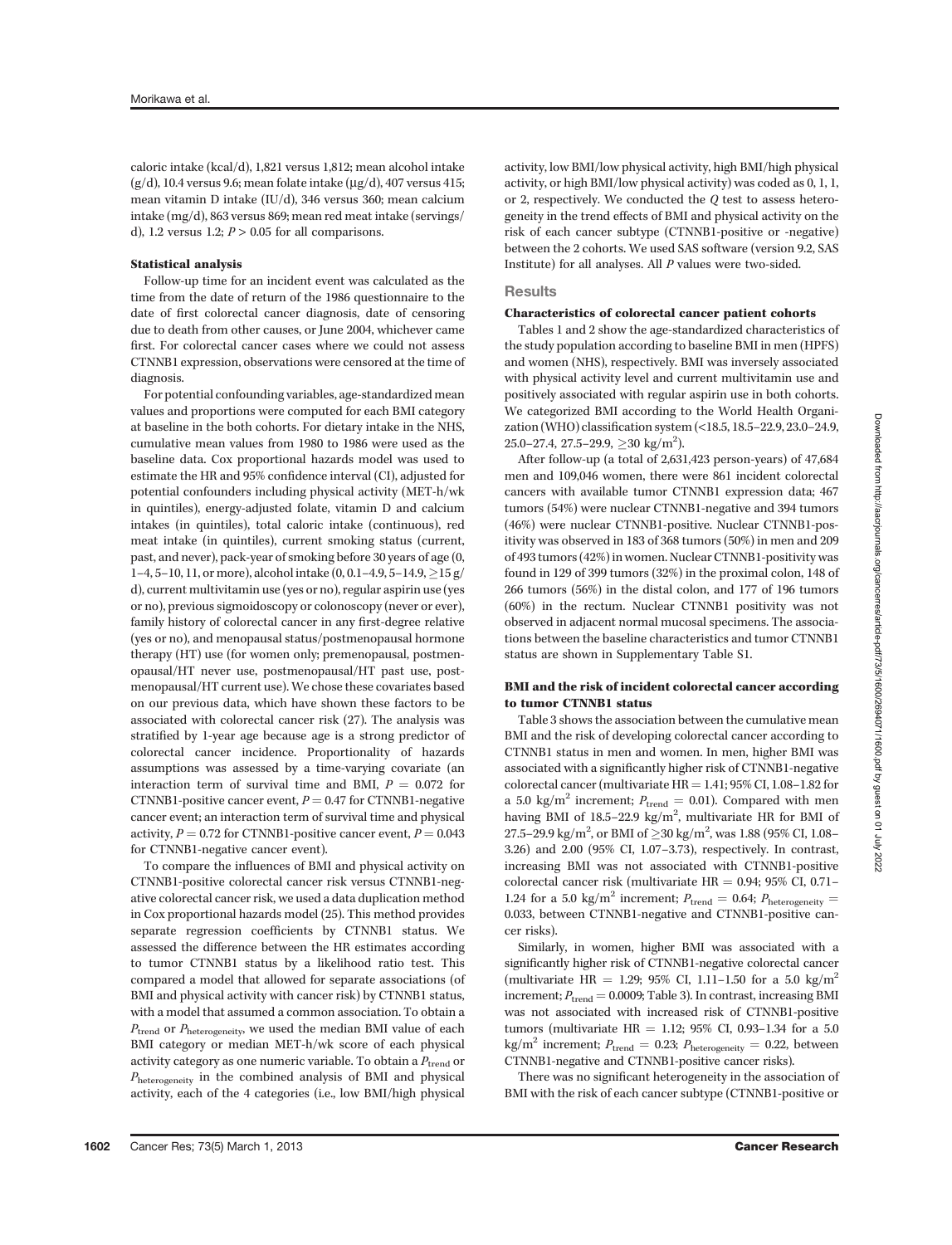Table 1. Age-standardized characteristics (1986) of the study population in men (the HPFS) according to BMI in 1986

|                                                                         | BMI ( $\text{kg/m}^2$ ) |             |               |               |             |             |
|-------------------------------------------------------------------------|-------------------------|-------------|---------------|---------------|-------------|-------------|
| Characteristics <sup>a</sup>                                            | < 18.5                  | 18.5-22.9   | $23.0 - 24.9$ | $25.0 - 27.4$ | 27.5-29.9   | $>$ 30      |
| Participants (no.)                                                      | 165                     | 8,934       | 13,302        | 15,416        | 6,044       | 3,823       |
| Age                                                                     | 56.9 (11.0)             | 53.9 (10.3) | 54.2 (9.9)    | 54.8 (9.6)    | 54.8 (9.3)  | 54.3(9.0)   |
| Past or current smoker (%)                                              | 56                      | 46          | 50            | 53            | 54          | 56          |
| Physical activity <sup>b</sup> (MET/wk)                                 | 17.6 (29.6)             | 25.6 (34.0) | 23.4 (31.4)   | 20.1 (26.9)   | 16.5 (24.6) | 13.1(25.4)  |
| Family history of colorectal cancer<br>in any first-degree relative (%) | 8                       | 8           | 8             | 9             | 8           | 9           |
| History of sigmoidoscopy (%)                                            | 21                      | 24          | 24            | 22            | 22          | 23          |
| Current multivitamin use (%)                                            | 43                      | 47          | 44            | 41            | 36          | 36          |
| Current aspirin use (%)                                                 | 26                      | 27          | 29            | 30            | 31          | 32          |
| Dietary intakes                                                         |                         |             |               |               |             |             |
| Calories (kcal/d)                                                       | 2,059 (637)             | 2,005 (606) | 1,980 (606)   | 1,969 (620)   | 1,987 (638) | 2,018 (656) |
| Alcohol (g/d)                                                           | 11.8 (17.2)             | 10.7 (14.5) | 11.6(15.1)    | 11.6 (15.6)   | 11.6 (16.3) | 10.2(16.2)  |
| Folate <sup>c</sup> (µg/d)                                              | 457 (245)               | 508 (290)   | 495 (285)     | 470 (268)     | 451 (254)   | 450 (270)   |
| Vitamin $D^c$ (IU/d)                                                    | 370 (272)               | 429 (322)   | 420 (322)     | 399 (305)     | 380 (295)   | 384 (302)   |
| Calcium <sup>c</sup> (mg/d)                                             | 895 (483)               | 915 (429)   | 907 (430)     | 887 (421)     | 884 (421)   | 894 (425)   |
| Red meat (servings/d)                                                   | 1.1(0.9)                | 1.0(0.8)    | 1.1(0.8)      | 1.2(0.8)      | 1.3(0.9)    | 1.4(0.9)    |

<sup>a</sup>Mean (SD), unless other specified.

<sup>b</sup>MET-hours, sum of average time/wk spent in each activity multiplied by the MET value of each activity.

<sup>c</sup>Energy-adjusted intakes.

negative) between the 2 cohorts ( $P > 0.29$  by Q test). For further analyses, we combined the 2 cohorts to increase statistical power.

Table 4 shows the association between the cumulative mean BMI and the risk of colorectal cancer according to CTNNB1 status in the combined cohort of men and women. Increasing BMI was associated with a significantly higher risk of CTNNB1 negative cancer (multivariate  $HR = 1.34$ ; 95% CI, 1.18–1.53, for a 5.0 kg/m<sup>2</sup> increment;  $P_{\text{trend}}$  < 0.0001). Compared with patients with BMI of 18.5-22.9 kg/m<sup>2</sup>, multivariate HR for BMI of 27.5-29.9 kg/m<sup>2</sup>, or BMI of  $\geq$  30 kg/m<sup>2</sup>, was 1.77 (95% CI, 1.30–2.42), and 1.84 (95% CI, 1.34–2.53), respectively. In contrast, increasing BMI was not associated with increased risk of CTNNB1 positive tumors (multivariate  $HR = 1.07$ ; 95% CI, 0.92-1.25, for a 5.0 kg/m<sup>2</sup> increment;  $P_{\text{trend}} = 0.36$ ;  $P_{\text{heterogeneity}} = 0.027$ , between CTNNB1-negative and CTNNB1-positive cancer risks).

We conducted secondary analyses to assess associations between BMI and risk of colorectal cancer according to nuclear CTNNB1 status by tumor location (i.e., colon, proximal colon, distal colon, and rectum; Supplementary Tables S2 and S3). Although statistical power was limited in subsite analyses for proximal colon, distal colon, and rectal cancers, the results were generally similar to our main analysis findings for all tumor locations.

As a sensitivity analysis to minimize possible reverse causation (i.e., the effect of occult cancer on prediagnosis BMI), we examined (in the combined cohort) whether the association between baseline BMI (in 1986) and the risk of colorectal cancer, reported between 1990 and 2004, differed by tumor CTNNB1 status. Higher baseline BMI was associated with a significantly higher risk of CTNNB1-negative colorectal cancer (multivariate HR = 1.29; 95% CI, 1.12–1.47, for 5.0 kg/m<sup>2</sup> increment;  $P_{\text{trend}} = 0.0002$ ). In contrast, higher baseline BMI was not associated with CTNNB1-positive cancer risk (multivariate HR = 1.06; 95% CI, 0.91-1.24, for 5.0 kg/m<sup>2</sup> increment;  $P_{\mathrm{trend}} = 0.46; P_{\mathrm{heterogeneity}} = 0.063$ , between CTNNB1-negative and CTNNB1-positive cancer risks).

# Physical activity and the risk of colorectal cancer according to tumor CTNNB1 status

A total of 2,054,497 person-years and 767 incident colorectal cancers (364 in men and 403 in women) were available for the analyses of physical activity and incident cancer risk according to CTNNB1 status. Physical activity level seemed to be associated with a lower risk of CTNNB1-negative colorectal cancer in both cohorts, although statistical significance was not reached in men (Supplementary Table S4). In contrast, physical activity level was not associated with CTNNB1-positive cancer risk in either cohort. There was no significant heterogeneity in the association of physical activity level with the risk of each cancer subtype (CTNNB1 positive or negative) between the 2 cohorts ( $P > 0.55$  by Q test). For further analyses, we combined the 2 cohorts to increase statistical power.

Table 5 shows the association between physical activity level and the risk of colorectal cancer according to CTNNB1 status in the combined cohort of men and women. Physical activity level was associated with a significantly lower risk of CTNNB1 negative cancer (multivariate  $HR = 0.93$ ; 95% CI, 0.87-1.00 for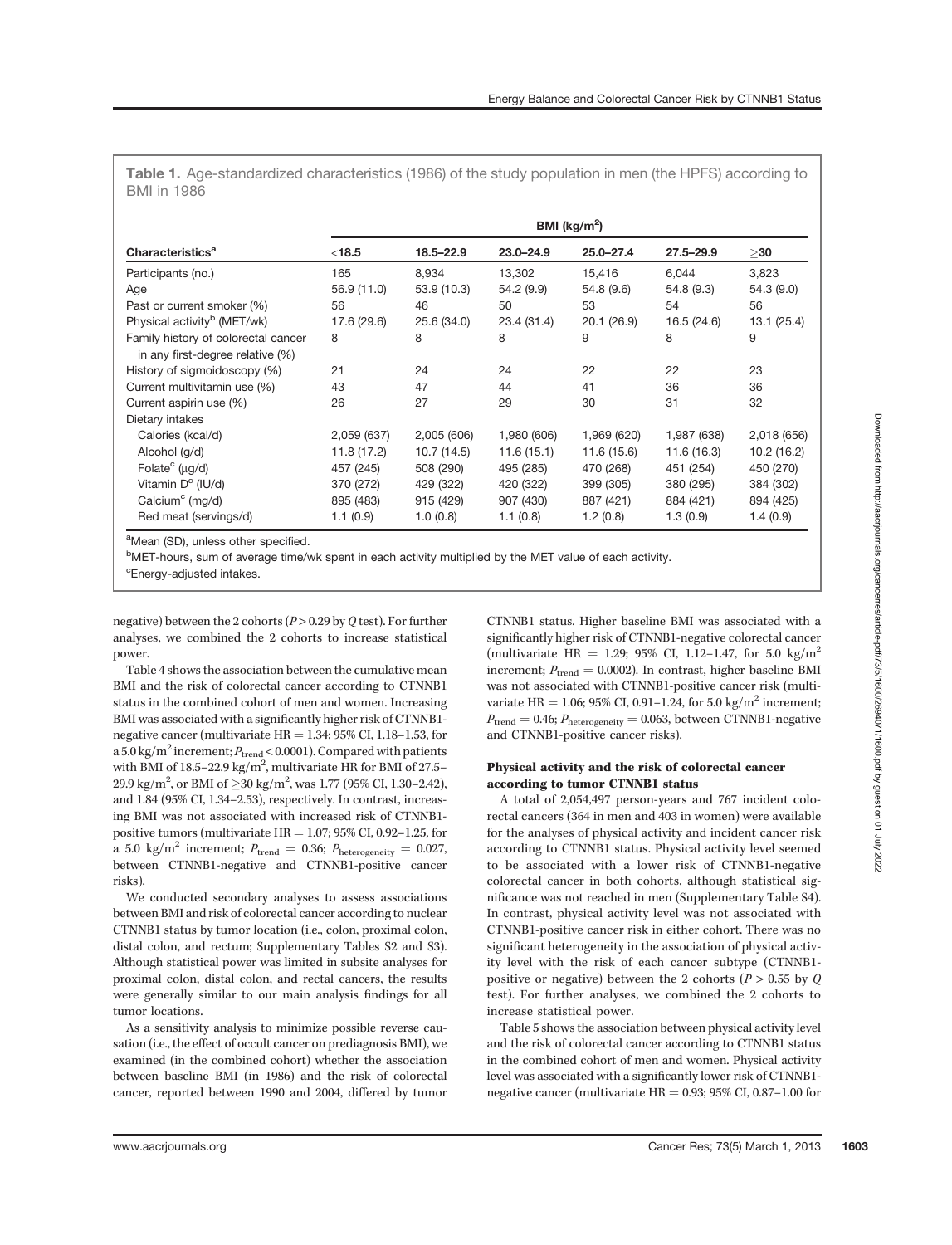Table 2. Age-standardized characteristics (1986) of the study population in women (the NHS) according to cumulative mean BMI from 1976 to 1986

|                                         |             |             |                | BMI (kg/m <sup>2</sup> ) |                |             |
|-----------------------------------------|-------------|-------------|----------------|--------------------------|----------------|-------------|
| Characteristics <sup>a</sup>            | < 18.5      | 18.5-22.9   | $23.0 - 24.9$  | $25.0 - 27.4$            | $27.5 - 29.9$  | $>$ 30      |
| Participants (no.)                      | 1,774       | 46,969      | 22,179         | 17,262                   | 9,488          | 11,374      |
| Age                                     | 50.7(7.4)   | 51.0(7.2)   | 52.8(7.2)      | 53.4(7.1)                | 53.7 (7.0)     | 53.2 (6.9)  |
| Past and current smoker (%)             | 55          | 54          | 52             | 51                       | 49             | 47          |
| Physical activity <sup>b</sup> (MET/wk) | 15.2 (22.9) | 16.3 (23.3) | 13.9 (19.3)    | 12.7 (19.2)              | 11.8(19.1)     | 9.5(14.3)   |
| Menopausal status and hormone use (%)   |             |             |                |                          |                |             |
| Premenopausal                           | 26          | 31          | 32             | 31                       | 31             | 31          |
| Postmenopausal and never use            | 20          | 22          | 24             | 26                       | 28             | 30          |
| Postmenopausal and current use          | 15          | 16          | 14             | 13                       | 11             | 8           |
| Postmenopausal and past use             | 11          | 11          | 12             | 12                       | 13             | 11          |
| Family history of colorectal cancer     | 6           | 7           | $\overline{7}$ | 7                        | $\overline{7}$ | 7           |
| in any first-degree relative (%)        |             |             |                |                          |                |             |
| History of sigmoidoscopy (%)            | 13          | 14          | 14             | 14                       | 13             | 13          |
| Current multivitamin use (%)            | 35          | 38          | 36             | 35                       | 34             | 32          |
| Current aspirin use $\epsilon$ (%)      | 24          | 25          | 27             | 28                       | 29             | 31          |
| Dietary intakes                         |             |             |                |                          |                |             |
| Calories <sup>d</sup> (kcal/d)          | 1,739 (512) | 1,672 (457) | 1,666 (453)    | 1,667 (460)              | 1,694 (470)    | 1,730 (486) |
| Alcohol <sup>d</sup> ( $g/d$ )          | 7.3(11.5)   | 7.7(10.7)   | 6.7(10.1)      | 5.5(9.3)                 | 4.8(9.1)       | 3.2(7.5)    |
| Folate <sup>d,e</sup> (µg/d)            | 374 (199)   | 388 (213)   | 381 (206)      | 378 (200)                | 374 (226)      | 367 (203)   |
| Vitamin D <sup>d,e</sup> (IU/d)         | 320 (217)   | 331 (228)   | 327 (222)      | 327 (219)                | 326 (243)      | 324 (223)   |
| Calcium <sup>d,e</sup> (mg/d)           | 829 (336)   | 880 (343)   | 877 (335)      | 873 (333)                | 864 (330)      | 853 (344)   |
| Red meat (servings/d)                   | 1.3(0.7)    | 1.2(0.6)    | 1.2(0.6)       | 1.3(0.6)                 | 1.3(0.6)       | 1.4(0.7)    |

<sup>a</sup>Mean (SD) unless other specified.

<sup>b</sup>MET-hours, sum of average time/wk spent in each activity multiplied by the MET value of each activity.

<sup>c</sup>Regular aspirin use in 1984.

dOn the basis of cumulative mean from 1980 to 1986.

<sup>e</sup>Energy-adjusted intakes.

10 MET-h/wk increment;  $P_{\text{trend}} = 0.044$ ). Physical activity level was not associated with CTNNB1-positive cancer risk (multivariate HR =  $0.98$ ; 95% CI, 0.91-1.05 for 10 MET-h/wk increment;  $P_{\text{trend}} = 0.60$ ); however, the association between physical activity and the cancer risk did not significantly differ by tumor CTNNB1 status ( $P_{\text{heterogeneity}} = 0.29$ ).

# BMI, physical activity, and the risk of colorectal cancer according to tumor CTNNB1 status

As an exploratory analysis, we examined an effect of BMI and physical activity on colorectal cancer risk according to tumor CTNNB1 status. We classified patients into 4 categories by physical activity [MET-h/wk, <9.0 (low) vs.  $\geq$ 9.0 (high)], and BMI [<25.0 kg/m<sup>2</sup> (low) vs.  $\geq$ 25.0 kg/m<sup>2</sup> (high); Table 6; Supplementary Table S5 for each cohort]. In the combined cohort of men and women, the risk of CTNNB1-negative colorectal cancer was highest in the high-BMI/low-activity category (multivariate  $HR = 1.82$ ; 95% CI, 1.40–2.38; compared with the low-BMI/high-activity category;  $P_{\text{trend}} < 0.0001$ ). In contrast, combined BMI/physical activity status was not associated with CTNNB1-positive cancer risk ( $P_{\text{trend}} = 0.22$ ). The association between combined BMI and physical activity status and cancer risk seemed to differ by CTNNB1 status,

although the difference was of borderline statistical significance ( $P_{\text{heterogeneity}} = 0.05$ ).

# **Discussion**

In the present study, we showed that increasing BMI was associated with a higher risk of CTNNB1-negative colorectal cancer but not with the risk of CTNNB1-positive cancer. In addition, physical activity level was associated with a lower risk of CTNNB1-negative colorectal cancer. These results seemed to be consistent between the 2 cohort studies. Our data support roles of obesity and low physical activity in the development of colorectal cancer, which is less dependent on nuclear localization of CTNNB1.

There are several possible mechanisms through which obesity and low physical activity associate with increased risk of CTNNB1-negative colorectal cancer but not with that of CTNNB1-positive colorectal cancer. These mechanisms may not be mutually exclusive and some mechanisms may be operative together. First, obesity and low physical activity may cause certain genetic/epigenetic aberrations unrelated to the WNT-CTNNB1 pathway (leading to the development of CTNNB1-negative colorectal cancer), whereas other etiologic factors may trigger activation of the WNT-CTNNB1 pathway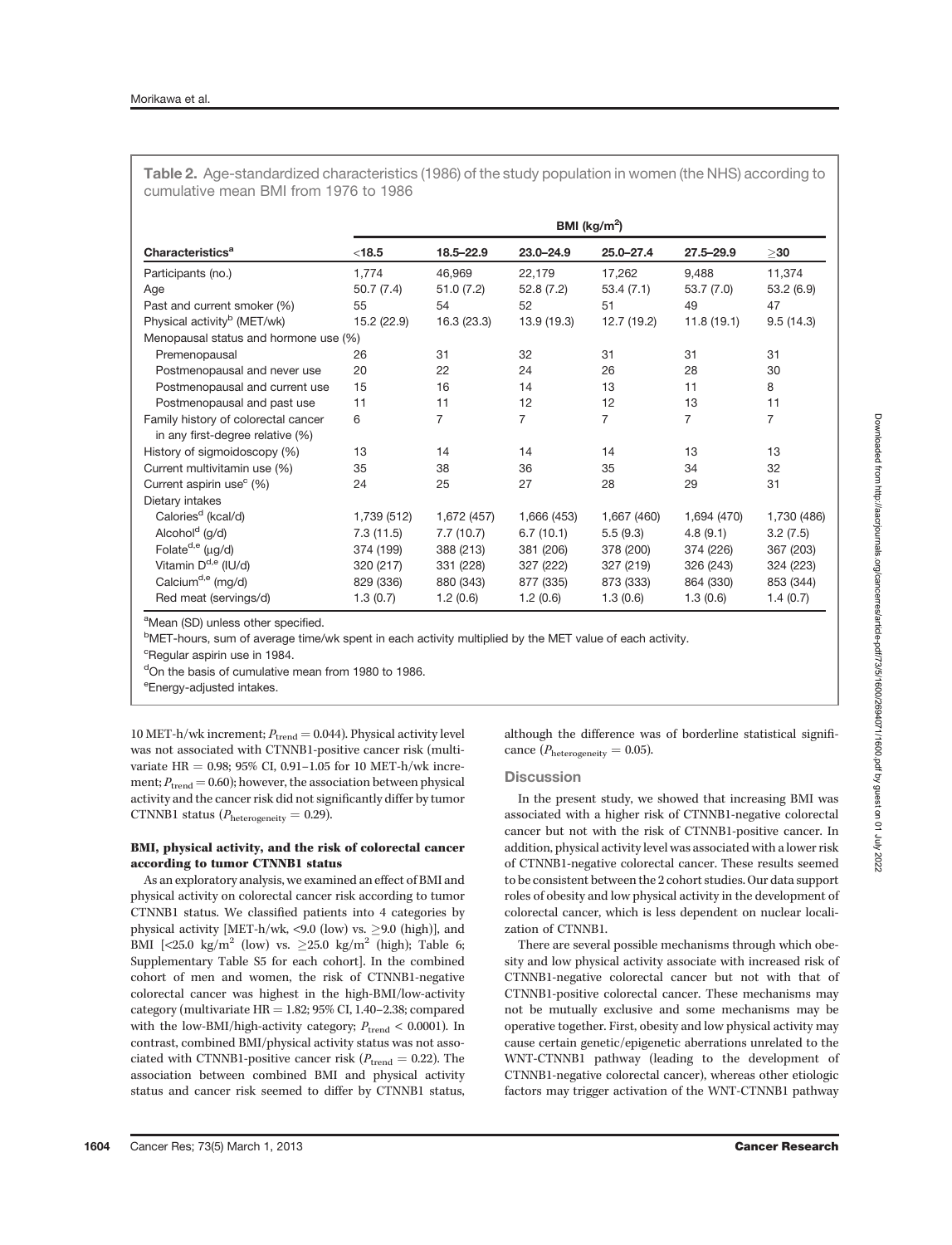| Table 3. BMI and colorectal cancer risk according to nuclear CTNNB1 expression status in men and women                                                                                                                                                                                                                                                                                                                                                                                                                                                                                                |                     |               |                                 | Cumulative mean BMI |                     |                     |                      |                     |
|-------------------------------------------------------------------------------------------------------------------------------------------------------------------------------------------------------------------------------------------------------------------------------------------------------------------------------------------------------------------------------------------------------------------------------------------------------------------------------------------------------------------------------------------------------------------------------------------------------|---------------------|---------------|---------------------------------|---------------------|---------------------|---------------------|----------------------|---------------------|
|                                                                                                                                                                                                                                                                                                                                                                                                                                                                                                                                                                                                       | $18.5$              | $18.5 - 22.9$ | 23.0-24.9                       | 25.0-27.4           | 27.5-29.9           | <u>8</u>            | P <sub>trend</sub> a | ء<br>Pheterogeneity |
| Men (HPFS)                                                                                                                                                                                                                                                                                                                                                                                                                                                                                                                                                                                            |                     |               |                                 |                     |                     |                     |                      |                     |
| All colorectal cancers $(N = 368)$                                                                                                                                                                                                                                                                                                                                                                                                                                                                                                                                                                    |                     |               |                                 |                     |                     |                     |                      |                     |
| Cases/person-years                                                                                                                                                                                                                                                                                                                                                                                                                                                                                                                                                                                    | 0/1,740             | 54/133,142    | 99/215,324                      | 21/23,9503          | 30/110.178          | 34/67,656           |                      |                     |
| Age-adjusted HR (95% Cl)                                                                                                                                                                                                                                                                                                                                                                                                                                                                                                                                                                              |                     | 1 (referent)  | $1.17(0.83 - 1.63)$             | $1.26(0.91 - 1.75)$ | $1.38(0.95 - 2.00)$ | $1.28(0.83 - 1.99)$ | 0.13                 |                     |
| Multivariate HR° (95% Cl)                                                                                                                                                                                                                                                                                                                                                                                                                                                                                                                                                                             |                     | 1 (referent)  | 1.18 (0.84-1.65)                | $1.26(0.91 - 1.75)$ | $1.36(0.93 - 1.98)$ | $1.30(0.83 - 2.03)$ | 0.14                 |                     |
| $CTNNB1$ (-) colorectal cancers ( $N = 183$ )                                                                                                                                                                                                                                                                                                                                                                                                                                                                                                                                                         |                     |               |                                 |                     |                     |                     |                      |                     |
| Cases/person-years                                                                                                                                                                                                                                                                                                                                                                                                                                                                                                                                                                                    | 0/1740              | 22/133,168    | 46/215,374                      | 61/239,559          | 34/110,204          | 20/67,667           |                      |                     |
| Age-adjusted HR (95% CI)                                                                                                                                                                                                                                                                                                                                                                                                                                                                                                                                                                              |                     | 1 (referent)  | $1.38(0.82 - 2.31)$             | $1.65(1.01 - 2.70)$ | $1.93(1.12 - 3.32)$ | $1.96(1.06 - 3.62)$ | 0.009                |                     |
| Multivariate HR° (95% Cl)                                                                                                                                                                                                                                                                                                                                                                                                                                                                                                                                                                             |                     | 1 (referent)  | $1.38(0.82 - 2.32)$             | $1.65(1.00 - 2.71)$ | 1.88 (1.08-3.26)    | $2.00(1.07 - 3.73)$ | 0.01                 | 0.033               |
| CTNNB1 $(+)$ colorectal cancers $(N = 185)$                                                                                                                                                                                                                                                                                                                                                                                                                                                                                                                                                           |                     |               |                                 |                     |                     |                     |                      |                     |
| Cases/person-years                                                                                                                                                                                                                                                                                                                                                                                                                                                                                                                                                                                    | 0/1,740             | 32/133,159    | 53/215,368                      | 60/239,561          | 26/110,205          | 14/67.673           |                      |                     |
| Age-adjusted HR (95% Cl)                                                                                                                                                                                                                                                                                                                                                                                                                                                                                                                                                                              |                     | 1 (referent)  | 1.02 (0.66-1.59)                | $1.01(0.65 - 1.55)$ | 1.01 (0.60-1.70)    | $0.83(0.43 - 1.60)$ | 0.65                 |                     |
| Multivariate HR <sup>c</sup> (95% CI)                                                                                                                                                                                                                                                                                                                                                                                                                                                                                                                                                                 |                     | 1 (referent)  | $1.04(0.67 - 1.62)$             | 1.01 (0.65-1.56)    | $1.00(0.59 - 1.70)$ | $0.84(0.44 - 1.62)$ | 0.64                 |                     |
| Women (NHS)                                                                                                                                                                                                                                                                                                                                                                                                                                                                                                                                                                                           |                     |               |                                 |                     |                     |                     |                      |                     |
| All colorectal cancers ( $N = 493$ )                                                                                                                                                                                                                                                                                                                                                                                                                                                                                                                                                                  |                     |               |                                 |                     |                     |                     |                      |                     |
| Cases/person-years                                                                                                                                                                                                                                                                                                                                                                                                                                                                                                                                                                                    | 5/23,116            | 133/68,6716   | 100/38,7097                     | 107/330,693         | 64/190,232          | 84/230.096          |                      |                     |
| Age-adjusted HR (95% Cl)                                                                                                                                                                                                                                                                                                                                                                                                                                                                                                                                                                              | $1.14(0.46 - 2.78)$ | 1 (referent)  | $1.17(0.90 - 1.51)$             | $1.41(1.09 - 1.82)$ | $1.42(1.06 - 1.92)$ | $1.59(1.21 - 2.09)$ | 0.0003               |                     |
| Multivariate HR <sup>d</sup> (95% CI)                                                                                                                                                                                                                                                                                                                                                                                                                                                                                                                                                                 | $1.18(0.48 - 2.88)$ | 1 (referent)  | $1.13(0.87 - 1.46)$             | $1.36(1.05 - 1.76)$ | $1.38(1.02 - 1.87)$ | $1.55(1.16 - 2.06)$ | 0.001                |                     |
| CTNNB1 $(-)$ colorectal cancers $(N = 284)$                                                                                                                                                                                                                                                                                                                                                                                                                                                                                                                                                           |                     |               |                                 |                     |                     |                     |                      |                     |
| Cases/person-years                                                                                                                                                                                                                                                                                                                                                                                                                                                                                                                                                                                    | 2/23,120            | 72/686,767    | 56/387,134                      | 60/330,735          | 43/190,247          | 51/230,126          |                      |                     |
| Age-adjusted HR (95% CI)                                                                                                                                                                                                                                                                                                                                                                                                                                                                                                                                                                              | $0.82(0.20 - 3.34)$ | 1 (referent)  | $1.20(0.84 - 1.70)$             | 1.45 (1.03-2.05)    | $1.76(1.20 - 2.57)$ | $1.76(1.23 - 2.52)$ | 0.0003               |                     |
| Multivariate HR <sup>d</sup> (95% CI)                                                                                                                                                                                                                                                                                                                                                                                                                                                                                                                                                                 | $0.84(0.20 - 3.42)$ | 1 (referent)  | $1.16(0.82 - 1.65)$             | $1.41(1.00 - 1.99)$ | $1.70(1.16 - 2.49)$ | $1.72(1.18 - 2.49)$ | 0.0009               | 0.22                |
| $CTNNB1$ (+) colorectal cancers ( $N = 209$ )                                                                                                                                                                                                                                                                                                                                                                                                                                                                                                                                                         |                     |               |                                 |                     |                     |                     |                      |                     |
| Cases/person-years                                                                                                                                                                                                                                                                                                                                                                                                                                                                                                                                                                                    | 3/23,116            | 61/686,779    | 44/387,146                      | 47/330,748          | 21/190,275          | 33/230,137          |                      |                     |
| Age-adjusted HR (95% CI)                                                                                                                                                                                                                                                                                                                                                                                                                                                                                                                                                                              | $1.55(0.48 - 4.95)$ | 1 (referent)  | $1.13(0.76 - 1.66)$             | $1.35(0.92 - 1.98)$ | 1.03 (0.62-1.69)    | $1.38(0.90 - 2.11)$ | 0.17                 |                     |
| Multivariate HR <sup>d</sup> (95% CI)                                                                                                                                                                                                                                                                                                                                                                                                                                                                                                                                                                 | $1.62(0.51 - 5.20)$ | 1 (referent)  | $(0.73 - 1.60)$<br>1.08         | 1.31 (0.89-1.92)    | $1.00(0.60 - 1.65)$ | $1.34(0.87 - 2.07)$ | 0.23                 |                     |
| "Adjusted for cumulative mean physical activity, alcohol, folate, vitamin D, calcium, caloric and red meat intake, current smoking status, smoking before 30 years of age, current<br>$P_{\text{heterogeneity}}$ (for a multivariate linear trend) between CTNNB1-positive and -negative cancer risks in participants with cumulative mean BMI $\geq$ 18.5 kg/m <sup>2</sup> .<br>multivitamin use, current aspirin use, previous sigmoidoscopy, and family history of colorectal cancer.<br>${}^{3}\!P_{\text{trend}}$ test in participants with cumulative mean BMI $\geq$ 18.5 kg/m <sup>2</sup> . |                     |               |                                 |                     |                     |                     |                      |                     |
| <sup>3</sup> Adjusted for the above-mentioned covariates and                                                                                                                                                                                                                                                                                                                                                                                                                                                                                                                                          |                     |               | postmenopausal hormone therapy. |                     |                     |                     |                      |                     |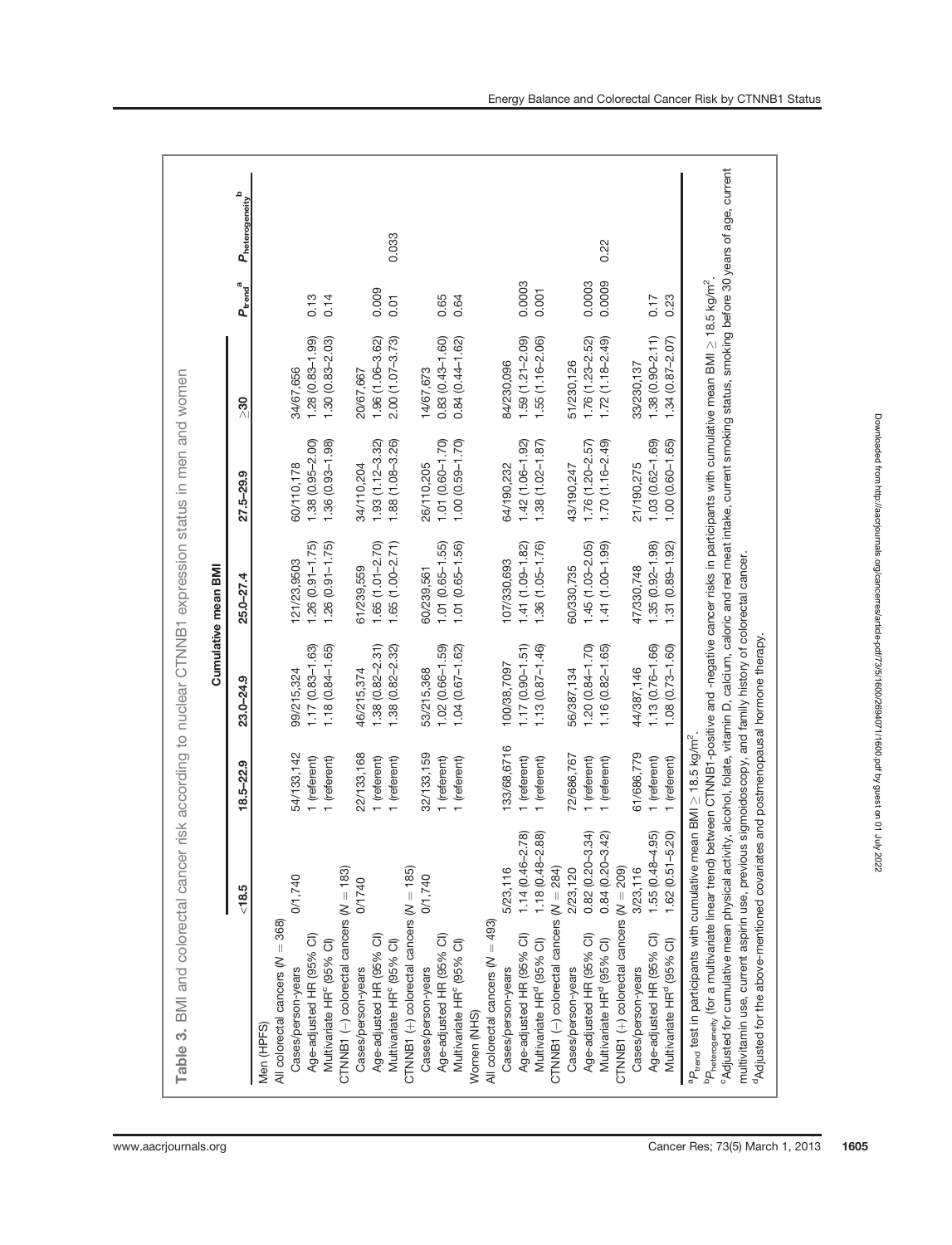| Table 4. BMI and colorectal cancer risk                                                                                                                                                                                                                                                                                                                                                                                                                                                                                                                                                          |                     |               |                     | Cumulative mean BMI | according to nuclear CTNNB1 expression status in the combined cohort of men and women |                     |                               |                            |
|--------------------------------------------------------------------------------------------------------------------------------------------------------------------------------------------------------------------------------------------------------------------------------------------------------------------------------------------------------------------------------------------------------------------------------------------------------------------------------------------------------------------------------------------------------------------------------------------------|---------------------|---------------|---------------------|---------------------|---------------------------------------------------------------------------------------|---------------------|-------------------------------|----------------------------|
|                                                                                                                                                                                                                                                                                                                                                                                                                                                                                                                                                                                                  | $<$ 18.5            | $18.5 - 22.9$ | $23.0 - 24.9$       | 25.0-27.4           | 27.5-29.9                                                                             | $\frac{8}{2}$       | $P_{\text{trend}}^{\qquad a}$ | P <sub>heterogeneity</sub> |
| All colorectal cancers $(N = 861)$                                                                                                                                                                                                                                                                                                                                                                                                                                                                                                                                                               |                     |               |                     |                     |                                                                                       |                     |                               |                            |
| Cases/person-years                                                                                                                                                                                                                                                                                                                                                                                                                                                                                                                                                                               | 5/24,884            | 187/82.2340   | 199/60,6719         | 228/57.5202         | 124/30.2938                                                                           | 118/29,9340         |                               |                            |
| Multivariate HR° (95% Cl)                                                                                                                                                                                                                                                                                                                                                                                                                                                                                                                                                                        | $0.96(0.39 - 2.35)$ | 1 (referent)  | $1.17(0.95 - 1.43)$ | $1.34(1.09 - 1.63)$ | $1.41(1.11 - 1.78)$                                                                   | $1.52(1.19 - 1.93)$ | 0.0001                        |                            |
| CTNNB1 (-) colorectal cancers $(N = 467)$                                                                                                                                                                                                                                                                                                                                                                                                                                                                                                                                                        |                     |               |                     |                     |                                                                                       |                     |                               |                            |
| Cases/person-years                                                                                                                                                                                                                                                                                                                                                                                                                                                                                                                                                                               | 2/24,888            | 94/822.417    | 102/606.806         | 21/575,299          | 77/302,979                                                                            | 71/299,381          |                               |                            |
| Multivariate HR° (95% CI)                                                                                                                                                                                                                                                                                                                                                                                                                                                                                                                                                                        | $0.73(0.18 - 2.97)$ | 1 (referent)  | $1.23(0.93 - 1.64)$ | $1.49(1.13 - 1.97)$ | $1.77(1.30 - 2.42)$                                                                   | 1.84 (1.34-2.53)    | &0.0001                       | 0.027                      |
| $CTNNB1$ (+) colorectal cancers $(N = 394)$                                                                                                                                                                                                                                                                                                                                                                                                                                                                                                                                                      |                     |               |                     |                     |                                                                                       |                     |                               |                            |
| Cases/person-years                                                                                                                                                                                                                                                                                                                                                                                                                                                                                                                                                                               | 3/24,884            | 93/822,420    | 97/606,811          | 107/575,315         | 47/303,008                                                                            | 47/299,398          |                               |                            |
| Multivariate HR° (95% Cl)                                                                                                                                                                                                                                                                                                                                                                                                                                                                                                                                                                        | $1.25(0.39 - 3.96)$ | 1 (referent)  | $1.10(0.82 - 1.47)$ | $1.18(0.88 - 1.57)$ | $1.05(0.73 - 1.50)$                                                                   | $1.19(0.83 - 1.71)$ | 0.36                          |                            |
| "Adjusted for cumulative mean physical activity, alcohol, folate, vitamin D, calcium, calciuc and red meat intake, current smoking status, smoking before 30 years of age, current<br>$P_{\text{neemogener}}$ (for a multivariate linear trend) between CTNNB1-positive and -negative cancer risks in participants with cumulative mean BMI $\geq$ 18.5 kg/m <sup>2</sup> .<br>multivitamin use, current aspirin use, previous sigmoidoscopy, and family history of colorectal cancer.<br>${}^{3}P_{\text{trend}}$ test in participants with cumulative mean BMI $\geq$ 18.5 kg/m <sup>2</sup> . |                     |               |                     |                     |                                                                                       |                     |                               |                            |

(leading to the development of CTNNB1-positive colorectal cancer). It remains to be elucidated which molecular changes are triggered by excess energy balance.

Second, through stroma–tumor interaction, energy balance status may differentially influence early neoplastic cells according to cellular CTNNB1 status, and CTNNB1-negative neoplasm may be driven by excess energy balance status. Our previous data suggest that postdiagnosis progression of CTNNB1-negative colorectal cancer is dependent on the patient's energy balance status, whereas CTNNB1-positive cancer may progress regardless of the patient's energy balance status (17). Together with our previous data, our current findings suggest that tumor CTNNB1 status may influence cellular sensitivity to obesity and physical activity not only during the progression of an established cancer but also during earlier steps of tumor development up to clinical detection (Fig. 1).

Accumulating evidence suggests that insulin and the insulin-like growth factor (IGF) axis are putative mediators of the causal link between obesity and colorectal cancer (9, 28). Increased circulating levels of insulin and free IGF1 are associated with obesity, physical inactivity, and an increased cancer risk (9, 28). In a number of cancer cell lines, insulin and IGF1 promote cell survival and proliferation, at least in part through transient activation of the CTNNB1 signaling pathway (12, 29, 30). A recent study using a mouse model also showed that high-fat diet-induced obesity resulted in increases in the expression of Ctnnb1 and its downstream target, oncogene  $Myc$ , in the normal colonic mucosa (15). Although nuclear CTNNB1 positivity, determined by immunohistochemistry, was not observed in normal colonic mucosa in the present study, the long-term effect of relatively low-level CTNNB1 signaling in colonic epithelial cells induced by obesity, insulin, or IGF1 may play an important role in colorectal carcinogenesis. In contrast, the behavior of neoplastic cells with constitutively activated CTNNB1 signaling, detectable by immunohistochemistry, may be less dependent on obesity, insulin, or IGF1. In fact, IGF1R expression level is high in colorectal cancer cells lacking APC or CTNNB1 mutation, and the IGF1 signaling pathway seems to be more important in these cells compared with colorectal cancer cells with constitutively activated CTNNB1 signaling resulting from APC or CTNNB1 mutation (29). Further studies are warranted to elucidate the exact mechanisms through which obesity, physical activity, insulin, and IGF1 influence tumor cell progression via modulation of CTNNB1 signaling.

Another possible explanation for our findings is that the WNT-CTNNB1 pathway may tend to be downregulated with the presence of excess energy balance status during colorectal carcinogenesis process (shifting CTNNB1-positive tumors into CTNNB1-negative tumors). A study showed that voluntary exercise decreased nuclear Ctnnb1 expression in mouse intestinal tumor (16). In this model, we should then expect a compensatory decrease in the risk of CTNNB1-positive cancers among obese participants. However, in the present study, the risk of nuclear CTNNB1-positive cancer was not decreased in obese participants (Table 4). A recent study using a mouse model showed that obesity resulted in increase in the expression of Ctnnb1 in the normal colonic mucosa (15). Therefore,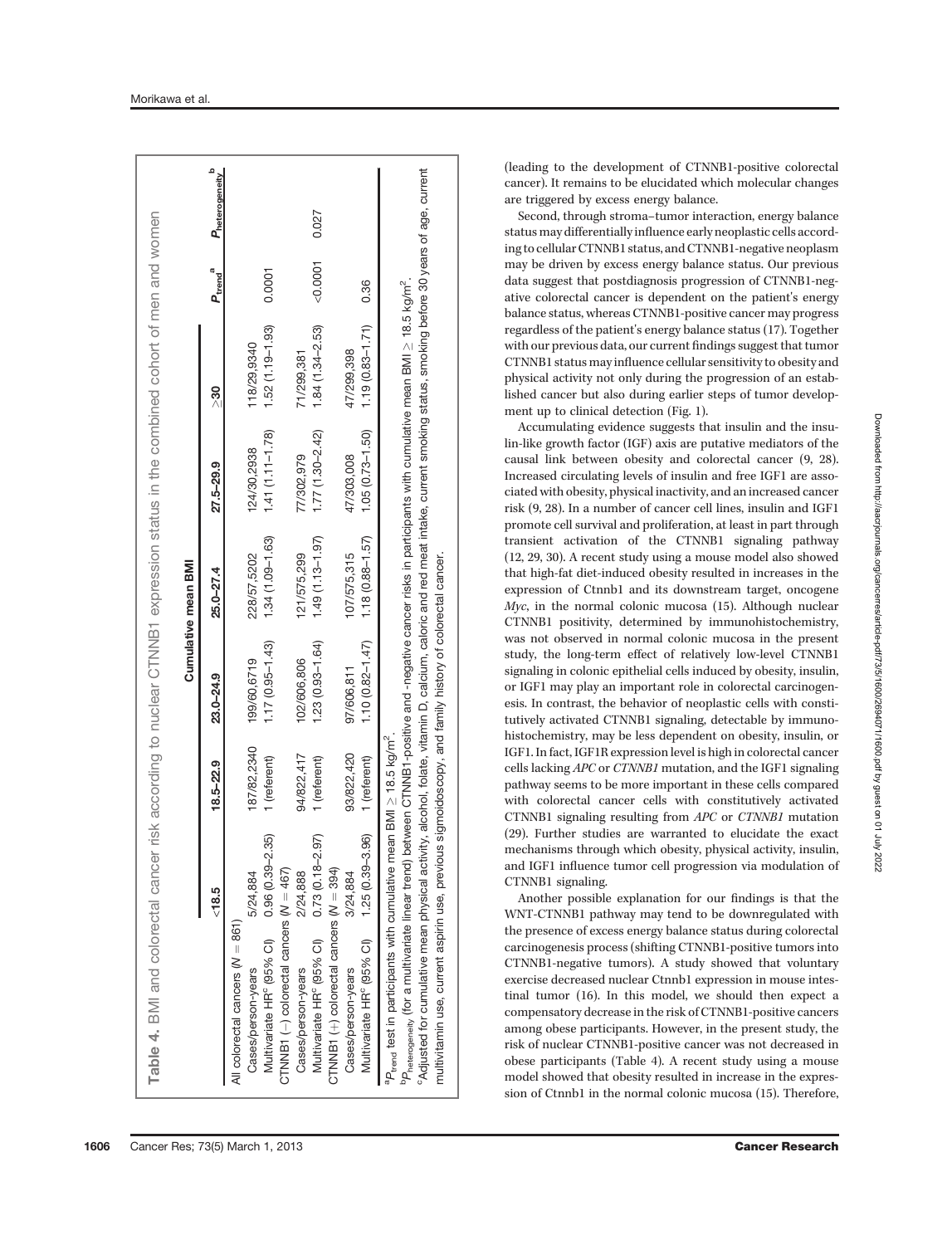Table 5. Physical activity and colorectal cancer risk according to nuclear CTNNB1 expression status in the combined cohort of men and women

|                                                                                                                                                  |       |             | Physical activity (MET-h/wk) |             |             |                                             |
|--------------------------------------------------------------------------------------------------------------------------------------------------|-------|-------------|------------------------------|-------------|-------------|---------------------------------------------|
|                                                                                                                                                  | $3.0$ | $3.0 - 8.9$ | $9.0 - 17.9$                 | 18.0-26.9   | $>$ 27.0    | $P_{\text{trend}} P_{\text{heterogeneity}}$ |
| All colorectal cancers <sup>b</sup> ( $N = 767$ )                                                                                                |       |             |                              |             |             |                                             |
| Cases/person-years 92/255,551 179/463,566                                                                                                        |       |             | 187/491,022                  | 108/307,464 | 201/536.894 |                                             |
| Multivariate HR <sup>c</sup> (95% Cl) 1 (referent) 0.94 (0.73–1.22) 0.88 (0.68–1.14) 0.78 (0.58–1.04) 0.79 (0.61–1.04) 0.074                     |       |             |                              |             |             |                                             |
| CTNNB1 (-) colorectal cancers ( $N = 415$ )                                                                                                      |       |             |                              |             |             |                                             |
| Cases/person-years  58/255,580 99/463,629  101/491,100  55/307,519                                                                               |       |             |                              |             | 102/536,978 |                                             |
| Multivariate HR <sup>c</sup> (95% CI) 1 (referent) 0.85 (0.61-1.18) 0.76 (0.55-1.06) 0.64 (0.44-0.94) 0.68 (0.48-0.96) 0.044 0.29                |       |             |                              |             |             |                                             |
| CTNNB1 $(+)$ colorectal cancers $(N = 352)$                                                                                                      |       |             |                              |             |             |                                             |
| Cases/person-years 34/255,602 80/463,657                                                                                                         |       |             | 86/491,109                   | 53/307,508  | 99/536,985  |                                             |
| Multivariate HR <sup>c</sup> (95% Cl) 1 (referent) 1.11 (0.74-1.66) 1.08 (0.72-1.63) 1.01 (0.65-1.57) 0.98 (0.65-1.49) 0.60                      |       |             |                              |             |             |                                             |
| <sup>a</sup> P <sub>heterogeneity</sub> (for a multivariate linear trend) between CTNNB1-positive and -negative cancer risks.                    |       |             |                              |             |             |                                             |
| <sup>b</sup> Participants with cumulative mean BMI < $18.5 \text{ kg/m}^2$ were excluded.                                                        |       |             |                              |             |             |                                             |
| <sup>c</sup> Adjusted for cumulative mean BMI, alcohol, folate, vitamin D, calcium, caloric and red meat intake, current smoking status, smoking |       |             |                              |             |             |                                             |

before 30 years of age, current multivitamin use, current aspirin use, previous sigmoidoscopy, and family history of colorectal cancer.

our data as well as previous studies do not support this explanation.

Our study has limitations because of its observational design. First, among categories of BMI (or physical activity), there were differences in the distribution of additional exposures that might influence colorectal cancer risk, including smoking status, alcohol and folate intake, and aspirin use. Nonetheless, adjustment for these and additional known confounders did not materially alter the results. Second, the fact that we were unable to obtain cancer tissue data from all colorectal cancer cases in the 2 cohorts represents another inherent limitation. Nevertheless, the current analysis revealed no substantial difference in the distribution of the exposures between patients with and without tumor tissue data. Third, we used only one tissue marker (nuclear CTNNB1) in the WNT pathway, and it is not a perfect measure of WNT pathway

Table 6. BMI, physical activity, and colorectal cancer risk according to nuclear CTNNB1 expression status in the combined cohort of men and women

|                                                   |                                                       |                                                       | BMI <sup>a</sup> and physical activity categories      |                                                        |                               |                |
|---------------------------------------------------|-------------------------------------------------------|-------------------------------------------------------|--------------------------------------------------------|--------------------------------------------------------|-------------------------------|----------------|
|                                                   | BMI $<$ 25 (low),<br>MET-h/wk $>9$<br>(high activity) | BMI $<$ 25 (low),<br>MET-h/wk $<$ 9<br>(low activity) | $BMI > 25$ (high),<br>MET-h/wk $>9$<br>(high activity) | $BMI > 25$ (high),<br>MET-h/wk $<$ 9<br>(low activity) | $P_{\text{trend}}^{\text{p}}$ | Pheterogeneity |
| All colorectal cancers <sup>a</sup> ( $N = 767$ ) |                                                       |                                                       |                                                        |                                                        |                               |                |
| Cases/person-years                                | 250/753.448                                           | 96/348.917                                            | 246/581.931                                            | 175/370,200                                            |                               |                |
| Multivariate HR <sup>d</sup> (95% CI)             | 1 (referent)                                          | $1.01(0.79 - 1.28)$                                   | $1.17(0.97 - 1.40)$                                    | $1.53(1.25 - 1.87)$                                    | < 0.0001                      |                |
| CTNNB1 (-) colorectal cancers ( $N = 415$ )       |                                                       |                                                       |                                                        |                                                        |                               |                |
| Cases/person-years                                | 128/753.560                                           | 50/348.952                                            | 130/582.036                                            | 107/370,257                                            |                               |                |
| Multivariate HR <sup>d</sup> (95% CI)             | 1 (referent)                                          | $0.99(0.71 - 1.38)$                                   | $1.22(0.95 - 1.57)$                                    | 1.82 (1.40-2.38)                                       | $<$ 0.0001                    | 0.05           |
| CTNNB1 $(+)$ colorectal cancers $(N = 352)$       |                                                       |                                                       |                                                        |                                                        |                               |                |
| Cases/person-years                                | 122/753,563                                           | 46/348.957                                            | 116/582.039                                            | 68/370.302                                             |                               |                |
| Multivariate HR <sup>d</sup> (95% CI)             | 1 (referent)                                          | $1.03(0.73 - 1.46)$                                   | $1.10(0.85 - 1.43)$                                    | $1.21(0.89 - 1.65)$                                    | 0.22                          |                |

<sup>a</sup>Participants with cumulative mean BMI < 18.5 kg/m<sup>2</sup> were excluded.

 $^{\rm b}$ To obtain a  $P_{\rm trend}$ , low-BMI/high-activity, low-BMI/low-activity, high-BMI/high-activity, and high-BMI/low-activity categories were coded as 0, 1, 1, and 2, respectively.

<sup>c</sup>P<sub>heterogeneity</sub> (for a multivariate linear trend) between CTNNB1-positive and -negative cancer risks.

<sup>d</sup>Adjusted for alcohol, folate, vitamin D, calcium, caloric and red meat intake, current smoking status, smoking before 30 years of age, current multivitamin use, current aspirin use, previous sigmoidoscopy, and family history of colorectal cancer.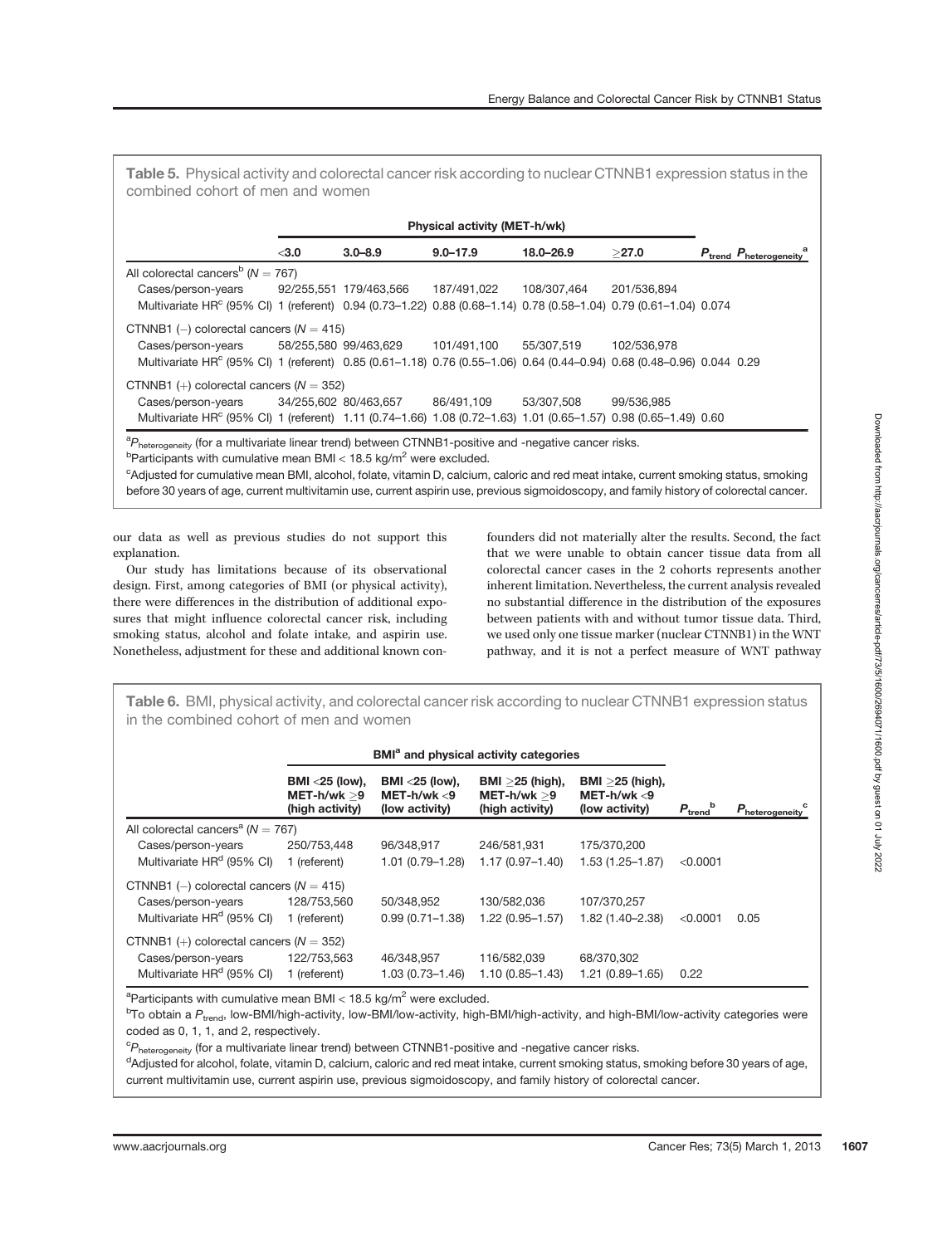

Figure 1. The putative relationship between obesity, physical inactivity, and colorectal tumor evolution pathways by cellular CTNNB1 status, based on the data by the current study and the previous study (17). The current study suggests that energy balance exposures (i.e., obesity and physical activity level) influence CTNNB1-negative colorectal cancer risk but not CTNNB1-positive cancer risk (left). Our previous data suggest that an energy balance exposure such as physical activity may influence progression of CTNNB1-negative tumor after colorectal cancer diagnosis (right; ref. 17). In contrast, progression of CTNNB1-positive tumors seemed to be independent of energy balance status of patients (17).

activation. Future studies using other WNT pathway-related markers will provide further insight into the influence of host energy balance status on specific tumorigenic pathways.

Our study possesses several key strengths. Prospective collection of anthropometric and lifestyle data over the 20-year period enabled evaluation of the long-term influence of BMI and physical activity, free from the potential for recall bias. Furthermore, the use of cumulative mean BMI and physical activity might decrease misclassification. We showed that analysis using the baseline BMI (to minimize potential reverse causation) yielded similar results, suggesting robustness of our findings. Our ability to control for potential confounding was strengthened as a result of low attrition rates in both studies, and the availability of exposure data from multiple time points during follow-up. Importantly, we took molecular pathologic epidemiology (MPE) approach (31, 32), which integrates analyses of epidemiologic exposures, tumor tissue biomarkers, and cancer risk based on the unique tumor principle (33, 34). MPE research has provided insights into tumor heterogeneity as well as the etiology and molecular pathogenesis of cancer (31– 41). MPE paradigms have been evolving and adoption of the MPE concept has become worldwide (35–39, 42–50).

In conclusion, our current study suggests that increasing BMI is associated with a higher risk of CTNNB1-negative

#### **References**

- 1. Renehan AG, Tyson M, Egger M, Heller RF, Zwahlen M. Body-mass index and incidence of cancer: a systematic review and metaanalysis of prospective observational studies. Lancet 2008;371: 569–78.
- 2. Larsson SC, Wolk A. Obesity and colon and rectal cancer risk: a meta-analysis of prospective studies. Am J Clin Nutr 2007;86: 556–65.
- 3. Moghaddam AA, Woodward M, Huxley R. Obesity and risk of colorectal cancer: a meta-analysis of 31 studies with 70,000 events. Cancer Epidemiol Biomarkers Prev 2007;16:2533–47.

colorectal cancer but not with risk of CTNNB1-positive cancer subtype. In addition, physical activity level seems to decrease the risk of CTNNB1-negative colorectal cancer. These data suggest that energy balance status exerts its effect in a specific carcinogenic pathway that is less likely dependent on WNT/ CTNNB1 activation. In the future, we may be able to identify individuals who are susceptible to the development of CTNNB1-negative tumors, and lifestyle preventive measures can be taken. Thus, our findings may help us develop better cancer prevention strategies.

#### Disclosure of Potential Conflicts of Interest

No potential conflicts of interest were disclosed. The content is solely the responsibility of the authors and does not necessarily represent the official views of National Cancer Institute or NIH.

#### Authors' Contributions

Conception and design: T. Morikawa, A.T. Chan, C.S. Fuchs, S. Ogino Development of methodology: A.T. Chan, C.S. Fuchs, S. Ogino Acquisition of data (provided animals, acquired and managed patients, provided facilities, etc.): T. Morikawa, M. Yamauchi, Y. Imamura, X. Liao, Z.R. Qian, A.T. Chan, E. Giovannucci, C.S. Fuchs, S. Ogino

Analysis and interpretation of data (e.g., statistical analysis, biostatistics, computational analysis): T. Morikawa, A. Kuchiba, P. Lochhead, R. Nishihara, K. Ng, A.T. Chan, J.A. Meyerhardt, C.S. Fuchs, S. Ogino

Writing, review, and/or revision of the manuscript: T. Morikawa, P. Lochhead, K. Ng, A.T. Chan, J.A. Meyerhardt, E. Giovannucci, C.S. Fuchs, S. Ogino Administrative, technical, or material support (i.e., reporting or organizing data, constructing databases): T. Morikawa, Z.R. Qian, C.S. Fuchs, S. Ogino

Study supervision: C.S. Fuchs, S. Ogino

#### Acknowledgments

The authors thank the participants and staff of the NHS and the HPFS for their valuable contributions as well as the following state cancer registries for their help: Alabama, Arizona, Arkansas, California, Colorado, Connecticut, Delaware, Florida, Georgia, Idaho, Illinois, Indiana, Iowa, Kentucky, Louisiana, Maine, Maryland, Massachusetts, Michigan, Nebraska, New Hampshire, New Jersey, New York, North Carolina, North Dakota, Ohio, Oklahoma, Oregon, Pennsylvania, Rhode Island, South Carolina, Tennessee, Texas, Virginia, Washington, and Wyoming.

# Grant Support

This work was supported by U.S. NIH grants P01CA87969 (S.E. Hankinson), P01CA55075 (W.C. Willett), P50CA127003 (C.S. Fuchs), R01CA151993 (S. Ogino), K07 CA148894 (K. Ng), and R01CA137178 (A.T. Chan) and by grants from the Bennett Family Fund and the Entertainment Industry Foundation through National Colorectal Cancer Research Alliance. A.T. Chan is a Damon Runyon Clinical Investigator. T. Morikawa was supported by a fellowship grant from the Japan Society for Promotion of Science. P. Lochhead was a Scottish Government Clinical Academic Fellow and was supported by a Harvard University Frank Knox Memorial Fellowship.

The costs of publication of this article were defrayed in part by the payment of page charges. This article must therefore be hereby marked advertisement in accordance with 18 U.S.C. Section 1734 solely to indicate this fact.

Received June 15, 2012; revised November 20, 2012; accepted December 13, 2012; published OnlineFirst February 26, 2013.

- 4. Ning Y, Wang L, Giovannucci EL. A quantitative analysis of body mass index and colorectal cancer: findings from 56 observational studies. Obes Rev 2010;11:19–30.
- 5. Spence RR, Heesch KC, Brown WJ. A systematic review of the association between physical activity and colorectal cancer risk. Scand J Med Sci Sports 2009;19:764–81.
- Harriss DJ, Atkinson G, Batterham A, George K, Cable NT, Reilly T, et al. Lifestyle factors and colorectal cancer risk (2): a systematic review and meta-analysis of associations with leisure-time physical activity. Colorectal Dis 2009;11:689–701.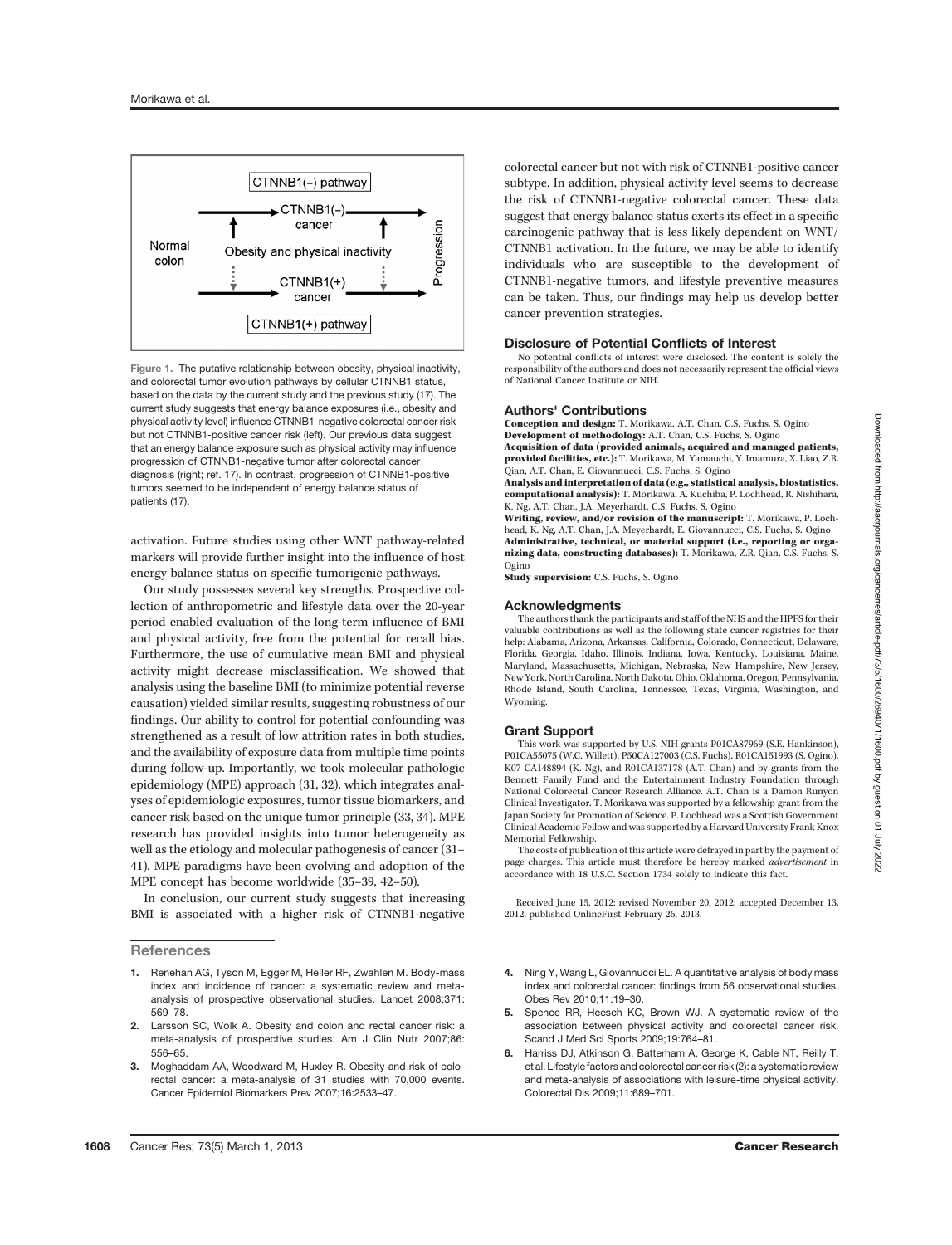- 7. Boyle T, Fritschi L, Heyworth J, Bull F. Long-term sedentary work and the risk of subsite-specific colorectal cancer. Am J Epidemiol 2011;173:1183–91.
- 8. Boyle T, Keegel T, Bull F, Heyworth J, Fritschi L, Physical activity and risks of proximal and distal colon cancers: a systematic review and meta-analysis. J Natl Cancer Inst 2012;104:1548–61.
- 9. Khandekar MJ, Cohen P, Spiegelman BM. Molecular mechanisms of cancer development in obesity. Nat Rev Cancer 2011;11: 886–95.
- 10. Cross AJ, Ferrucci LM, Risch A, Graubard BI, Ward MH, Park Y, et al. A large prospective study of meat consumption and colorectal cancer risk: an investigation of potential mechanisms underlying this association. Cancer Res 2010;70:2406–14.
- 11. Waaler J, Machon O, von Kries JP, Wilson SR, Lundenes E, Wedlich D, et al. Novel synthetic antagonists of canonical Wnt signaling inhibit colorectal cancer cell growth. Cancer Res 2011;71: 197–205.
- 12. Klaus A, Birchmeier W. Wnt signalling and its impact on development and cancer. Nat Rev Cancer 2008;8:387–98.
- 13. Christodoulides C, Lagathu C, Sethi JK, Vidal-Puig A. Adipogenesis and WNT signalling. Trends Endocrinol Metab 2009;20:16–24.
- 14. Lee SY, Jeon HM, Ju MK, Kim CH, Yoon G, Han SI, et al. Wnt/Snail signaling regulates cytochrome C oxidase and glucose metabolism. Cancer Res 2012;72:3607–17.
- 15. Liu Z, Brooks RS, Ciappio ED, Kim SJ, Crott JW, Bennett G, et al. Diet-induced obesity elevates colonic TNF-alpha in mice and is accompanied by an activation of Wnt signaling: a mechanism for obesity-associated colorectal cancer. J Nutr Biochem 2012;23: 1207–13.
- 16. Ju J, Nolan B, Cheh M, Bose M, Lin Y, Wagner GC, et al. Voluntary exercise inhibits intestinal tumorigenesis in Apc(Min/+) mice and azoxymethane/dextran sulfate sodium-treated mice. BMC Cancer 2008;8:316.
- 17. Morikawa T, Kuchiba A, Yamauchi M, Meyerhardt JA, Shima K, Nosho K, et al. Association of CTNNB1 (beta-catenin) alterations, body mass index, and physical activity with survival in patients with colorectal cancer. JAMA 2011;305:1685–94.
- 18. Liao X, Lochhead P, Nishihara R, Morikawa T, Kuchiba A, Yamauchi M, et al. Aspirin use, tumor PIK3CA mutation, and colorectal-cancer survival. N Engl J Med 2012;367:1596–606.
- 19. Rimm EB, Stampfer MJ, Colditz GA, Chute CG, Litin LB, Willett WC. Validity of self-reported waist and hip circumferences in men and women. Epidemiology 1990;1:466–73.
- 20. Kuchiba A, Morikawa T, Yamauchi M, Imamura Y, Liao X, Chan AT, et al. Body mass index and risk of colorectal cancer according to fatty acid synthase expression in the nurses' health study. J Natl Cancer Inst 2012;104:415–20.
- 21. Chasan-Taber S, Rimm EB, Stampfer MJ, Spiegelman D, Colditz GA, Giovannucci E, et al. Reproducibility and validity of a self-administered physical activity questionnaire for male health professionals. Epidemiology 1996;7:81–6.
- 22. Ainsworth BE, Haskell WL, Leon AS, Jacobs DR Jr, Montoye HJ, Sallis JF, et al. Compendium of physical activities: classification of energy costs of human physical activities. Med Sci Sports Exerc 1993;25: 71–80.
- 23. Yamauchi M, Morikawa T, Kuchiba A, Imamura Y, Qian ZR, Nishihara R, et al. Assessment of colorectal cancer molecular features along bowel subsites challenges the conception of distinct dichotomy of proximal versus distal colorectum. Gut 2012;61: 847–54.
- 24. Yamauchi M, Lochhead P, Morikawa T, Huttenhower C, Chan AT, Giovannucci E, et al. Colorectal cancer: a tale of two sides or a continuum? Gut 2012;61:794–7.
- 25. Chan AT, Ogino S, Fuchs CS. Aspirin and the risk of colorectal cancer in relation to the expression of COX-2. N Engl J Med 2007;356: 2131–42.
- 26. Kawasaki T, Nosho K, Ohnishi M, Suemoto Y, Kirkner GJ, Meyerhardt JA, et al. Correlation of beta-catenin localization with cyclooxygenase-2 expression and CpG island methylator phenotype (CIMP) in colorectal cancer. Neoplasia 2007;9:569–77.
- 27. Lin JH, Morikawa T, Chan AT, Kuchiba A, Shima K, Nosho K, et al. Postmenopausal hormone therapy is associated with a reduced risk of colorectal cancer lacking CDKN1A expression. Cancer Res 2012; 72:3020–8.
- 28. Gao J. Chang YS, Jallal B. Viner J. Targeting the insulin-like growth factor axis for the development of novel therapeutics in oncology. Cancer Res 2012;72:3–12.
- 29. Playford MP, Bicknell D, Bodmer WF, Macaulay VM. Insulin-like growth factor 1 regulates the location, stability, and transcriptional activity of beta-catenin. Proc Natl Acad Sci U S A 2000;97: 12103–8.
- 30. Desbois-Mouthon C, Cadoret A, Blivet-Van Eggelpoel MJ, Bertrand F, Cherqui G, Perret C, et al. Insulin and IGF-1 stimulate the beta-catenin pathway through two signalling cascades involving GSK-3beta inhibition and Ras activation. Oncogene 2001;20: 252–9.
- 31. Ogino S, Stampfer M. Lifestyle factors and microsatellite instability in colorectal cancer: the evolving field of molecular pathological epidemiology. J Natl Cancer Inst 2010;102:365–7.
- 32. Ogino S, Chan AT, Fuchs CS, Giovannucci E. Molecular pathological epidemiology of colorectal neoplasia: an emerging transdisciplinary and interdisciplinary field. Gut 2011;60:397–411.
- 33. Ogino S, Giovannucci E, Commentary: lifestyle factors and colorectal cancer microsatellite instability–molecular pathological epidemiology science, based on unique tumour principle. Int J Epidemiol 2012;41: 1072–4.
- 34. Ogino S, Fuchs CS, Giovannucci E. How many molecular subtypes? Implications of the unique tumor principle in personalized medicine. Expert Rev Mol Diagn 2012;12:621–8.
- 35. Hughes LA, Simons CC, van den Brandt PA, Goldbohm RA, de Goeij AF, de Bruine AP, et al. Body size, physical activity and risk of colorectal cancer with or without the CpG island methylator phenotype (CIMP). PLoS ONE 2011;6:e18571.
- 36. Hughes LA, Williamson EJ, van Engeland M, Jenkins MA, Giles GG, Hopper JL, et al. Body size and risk for colorectal cancers showing BRAF mutations or microsatellite instability: a pooled analysis. Int J Epidemiol 2012;41:1060–72.
- 37. Limsui D, Vierkant RA, Tillmans LS, Wang AH, Weisenberger DJ, Laird PW, et al. Postmenopausal hormone therapy and colorectal cancer risk by molecularly defined subtypes among older women. Gut 2012;61:1299–305.
- 38. Limburg PJ, Limsui D, Vierkant RA, Tillmans L, Wang AH, Lynch CF, et al. Postmenopausal hormone therapy and colorectal cancer risk in relation to somatic KRAS mutation status among older women. Cancer Epidemiol Biomarkers Prev 2012;21: 681–4.
- 39. Gay LJ, Mitrou PN, Keen J, Bowman R, Naguib A, Cooke J, et al. Dietary, lifestyle and clinicopathological factors associated with APC mutations and promoter methylation in colorectal cancers from the EPIC-Norfolk study. J Pathol 2012;228:405–15.
- 40. Ogino S, Galon J, Fuchs CS, Dranoff G. Cancer immunology-analysis of host and tumor factors for personalized medicine. Nat Rev Clin Oncol 2011;8:711–9.
- 41. Ogino S, King EE, Beck AH, Sherman ME, Milner DA, Giovannucci E. Interdisciplinary education to integrate pathology and epidemiology: towards molecular and population-level health science. Am J Epidemiol 2012;176:659–67.
- 42. Campbell PT, Newton CC, Dehal AN, Jacobs EJ, Patel AV, Gapstur SM. Impact of body mass index on survival after colorectal cancer diagnosis: the Cancer Prevention Study-II Nutrition Cohort. J Clin Oncol 2012;30:42–52.
- 43. Curtin K, Slattery ML, Samowitz WS. CpG island methylation in colorectal cancer: past, present and future. Pathology Research International 2011;2011:902674.
- 44. Hughes LA, Khalid-de Bakker CA, Smits KM, van den Brandt PA, Jonkers D, Ahuja N, et al. The CpG island methylator phenotype in colorectal cancer: progress and problems. Biochim Biophys Acta 2012;1825:77–85.
- 45. Kelley RK, Wang G, Venook AP. Biomarker use in colorectal cancer therapy. J Natl Compr Canc Netw 2011;9:1293–302.